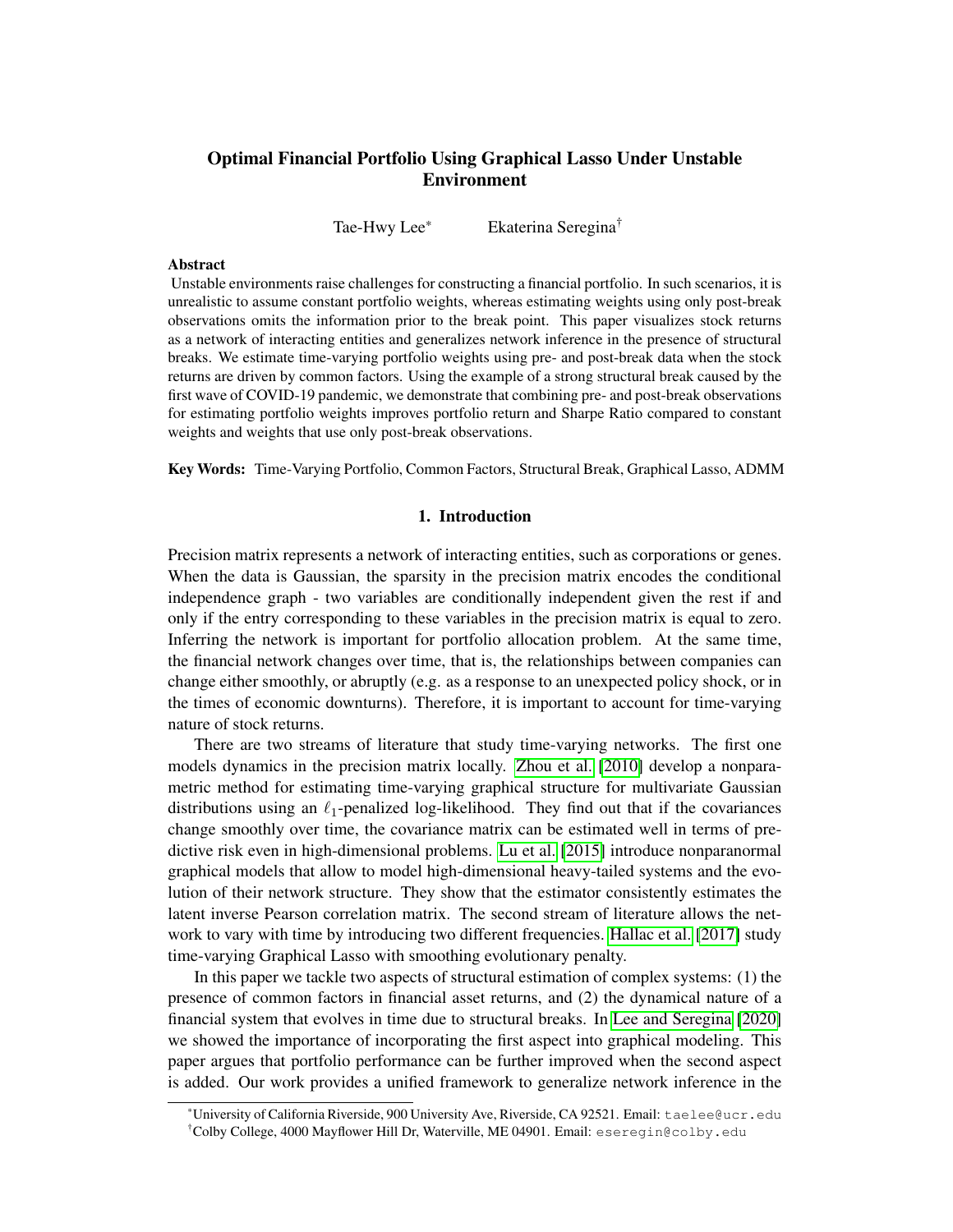presence of structural breaks. We propose to estimate time-varying precision matrix for portfolio optimization problem using pre- and post-break data when the stock returns are driven by common factors. Alternating direction method of multipliers (ADMM) is used to derive a closed-form solution for precision matrix. We use the example of a strong structural break caused by the first wave of COVID-19 pandemic and demonstrate that our estimator improves portfolio return and Sharpe Ratio compared to a constant precision matrix estimator and an estimator that uses only post-break observations.

#### 2. Time-Varying Portfolio Using Graphical Methods

Suppose we observe p assets over T period of time. Let  $\mathbf{r}_t = (r_{1t}, r_{2t}, \dots, r_{pt})' \sim$  $\mathcal{D}(\mathbf{m}, \Sigma)$  be a  $p \times 1$  vector of stock returns drawn from a distribution D, where m and  $\Sigma$  are the unconditional mean and covariance matrix of the returns.

Let daily stock returns follow a K-factor model:

<span id="page-1-2"></span><span id="page-1-0"></span>
$$
\mathbf{r}_t = \boldsymbol{\alpha} + \mathbf{B}\mathbf{f}_t + \boldsymbol{\varepsilon}_t, \quad t = 1, \dots, T,
$$
\n(1)

where  $f_t = (f_{1t}, \dots, f_{Kt})'$  are the factors, **B** is a  $p \times K$  matrix of factor loadings, and  $\varepsilon_t$ is the idiosyncratic component that cannot be explained by the common factors.

We model the change in precision matrix due to  $N$  known structural breaks. Define  $n_i \equiv t_i - t_{i-1}$  to be the sample between the i-th and  $(i - 1)$ -th break points, where  $i = 1, \ldots, N, \sum_{i=1}^{N} n_i = T, N \leq T.$ 

We propose that the dynamics of the system evolves through the precision matrix of the idiosyncratic component. Let  $\Sigma_{\epsilon,i}$ ,  $\Sigma_f$ , and  $\Sigma_i$  be covariance matrices of idiosyncratic part, factors and stock returns in regime  $i$ . Define the corresponding precision matrices to be  $\bm{\Theta}_{\varepsilon,i}\equiv\bm{\Sigma}_{\varepsilon,i}^{-1},\bm{\Theta}_{f}\equiv\bm{\Sigma}_{f}^{-1}$  $f^{-1}$ , and  $\mathbf{\Theta}_i \equiv \mathbf{\Sigma}_i^{-1}$ .

Unknown factors, loadings and the constant term are estimated using PCA in a standard way [\(Stock and Watson](#page-3-4) [\[2002\]](#page-3-4)), and the estimators are denoted  $\mathbf{f}_t$ ,  $\mathbf{B}$ , and  $\hat{\alpha}$ . Given a sam-<br>pla of the estimated fectors  $(\hat{\mathbf{f}}_t)$   $T$  let  $\hat{\mathbf{S}}_t = (1/T) \sum T$ .  $\hat{\mathbf{f}}_t \hat{\mathbf{f}}_t$  has the sample c ple of the estimated factors  $\{\widehat{\mathbf{f}}_t\}_{t=1}^T$ , let  $\widehat{\boldsymbol{\Sigma}}_f = (1/T) \sum_{t=1}^T \widehat{\mathbf{f}}_t \widehat{\mathbf{f}}_t'$  be the sample counterpart of the covariance matrix and  $\hat{\Theta}_f = \hat{\Sigma}_f^{-1}$ . Also, we can obtain  $\hat{\epsilon}_t = \mathbf{r}_t - \hat{\alpha} - \hat{\mathbf{B}}\hat{\mathbf{f}}_t$ . To model dynamics in  $\Theta_{\varepsilon,i}$  we use the following optimization problem:

$$
\widehat{\boldsymbol{\Theta}}_{\varepsilon,i} = \arg\min_{\boldsymbol{\Theta}_{\varepsilon,i}\succ0} \sum_{i=1}^{N} n_i \Big[ \text{trace} \Big( \widehat{\boldsymbol{\Sigma}}_{\varepsilon,i} \boldsymbol{\Theta}_{\varepsilon,i} \Big) - \log \det \boldsymbol{\Theta}_{\varepsilon,i} \Big) + \lambda \|\boldsymbol{\Theta}_{\varepsilon,i}\|_{\text{od},1} + \beta \sum_{i=2}^{N} \psi(\boldsymbol{\Theta}_{\varepsilon,i} - \boldsymbol{\Theta}_{\varepsilon,i-1}).
$$
\n(2)

where  $\widehat{\Sigma}_{\varepsilon,i} = \frac{1}{n}$  $\frac{1}{n_i} \sum_{k=1}^{n_i} \widehat{\epsilon}_{i,k} \widehat{\epsilon}'_{i,k}$  and  $\|\Theta_{\varepsilon,i}\|_{\text{od},1} = \sum_{l \neq q} |\Theta_{lq,\varepsilon,i}|$  where  $\Theta_{lq,\varepsilon,i}$  is the lq-th element of matrix  $\Theta_{\varepsilon,i}$ . The optimization problem in [\(2\)](#page-1-0) has two tuning parameters:  $\lambda$ , which determines the sparsity level of the network, and  $\beta$ , which controls the strength of resemblance between two neighboring precision estimators. In the empirical exercise we use the first 2/3 of the training data to estimate portfolio weights and jointly tune  $\lambda$  and  $\beta$ in the remaining 1/3 to yield the highest Sharpe Ratio. The smoothing function  $\psi(\cdot)$  in [\(2\)](#page-1-0) can be Lasso ( $\psi = \sum_{l,q} |\cdot|$ ), Group Lasso ( $\psi = \sum_{q} ||\cdot_q||_2$ ), Laplacian ( $\psi = \sum_{l,q} (\cdot_{lq})^2$ ), Max norm penalty ( $\psi = \sum_q \max_l |\cdot_{lq}|$ ).

To estimate [\(2\)](#page-1-0) we use the ADMM algorithm. Once  $\Theta_{\varepsilon,i}$  is estimated, we combine estimated factors, loadings and precision matrix of the idiosyncratic components using Sherman-Morrison-Woodbury formula to estimate the final precision matrix of excess returns:

<span id="page-1-1"></span>
$$
\widehat{\Theta}_{i} = \widehat{\Theta}_{\varepsilon,i} - \widehat{\Theta}_{\varepsilon,i} \widehat{\mathbf{B}} [\widehat{\Theta}_{f} + \widehat{\mathbf{B}}' \widehat{\Theta}_{\varepsilon,i} \widehat{\mathbf{B}}]^{-1} \widehat{\mathbf{B}}' \widehat{\Theta}_{\varepsilon,i}.
$$
\n(3)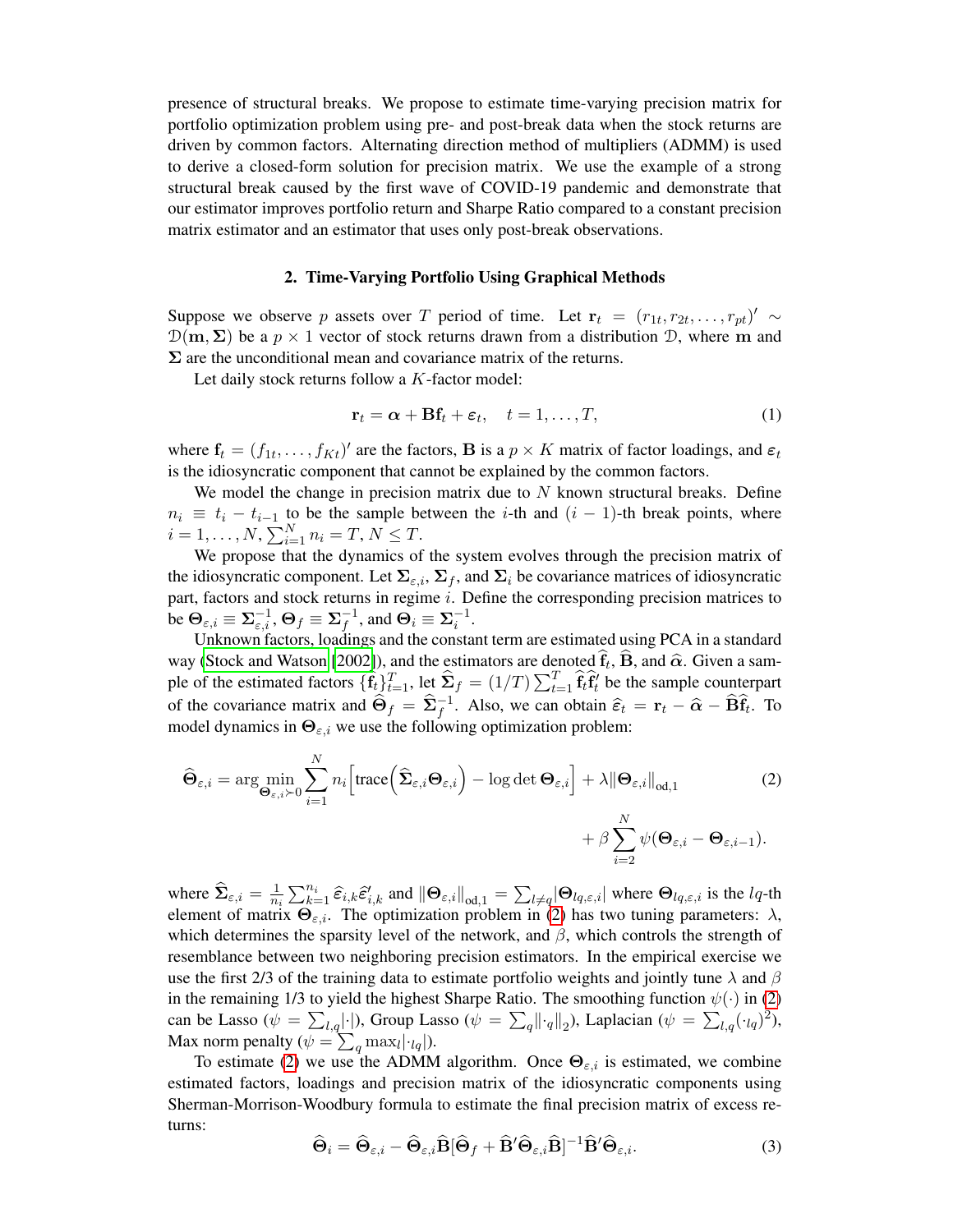We can use precision matrix estimated using [\(3\)](#page-1-1) to compute optimal portfolio weights  $\hat{\mathbf{w}}_i = f(\mathbf{\Theta}_i)$ . Possible choice for  $f(\mathbf{\Theta}_i)$  is a global minimum-variance portfolio (GMV,  $f(\Theta_i) = (\iota' \Theta_i \iota)^{-1} \Theta_i \iota$ , where  $\iota$  is a  $p \times 1$  vector of ones. We call the aforementioned procedure Time-Varying Factor Graphical Lasso (TVFGL) and summarize it in Algorithm [1.](#page-2-0)

# Algorithm 1

- <span id="page-2-0"></span>1: (FM) Estimate  $\mathbf{f}_t$  and  $\mathbf{B}_t$  in [\(1\)](#page-1-2). Get  $\Sigma_f$ ,  $\Theta_f$  and  $\hat{\varepsilon}_t = \mathbf{B} \mathbf{f}_t - \mathbf{r}_t$ .
- 2: (TVGL) Solve [\(2\)](#page-1-0) using ADMM to get  $\Theta_{\varepsilon,i}$ .
- 3: (TVFGL) Use  $\Theta_{\varepsilon,i}$ ,  $\Theta_f$  and B from Steps 1-2 to get  $\Theta_i$  in Equation [\(3\)](#page-1-1).
- 4: Use  $\Theta_i$  to get portfolio weights  $\widehat{\mathbf{w}}_i = f(\Theta_i)$ .

# 3. Empirical Application

The full sample of the time-series of the daily returns has 1,089 observations on 500 components of the S&P500 and runs from January 3, 2017 to April 30, 2021. Using the behavior of the composite S&P500 Index, we identified February 10, 2020 as a break point. The training sample consists of 1,007 observations and runs from January 3, 2017 to December 31, 2020. This leaves 82 observations for the test sample which runs from January 1, 2021 to April 30, 2021. The following competing methods are considered: constant precision matrix estimated using FGL ( [Lee and Seregina](#page-3-3) [\[2020\]](#page-3-3)); FGL-postbreak that uses only post-break observations; and TVFGL which accounts for the break. Table [1](#page-2-1) reports the out-of-sample (OOS) portfolio mean return, standard deviation (risk), and the Sharpe Ratio.

| <b>able 1</b> : Daily portfolio returns, risk and Sharpe rational |               |               |                          |
|-------------------------------------------------------------------|---------------|---------------|--------------------------|
|                                                                   | <b>GMV</b>    |               |                          |
|                                                                   | Mean          |               | <b>Risk</b> Sharpe Ratio |
| FGL                                                               |               | 0.0006 0.0056 | 0.1155                   |
| FGL-postbreak                                                     | 0.0009 0.0062 |               | 0.1390                   |
| <b>TVFGL</b>                                                      |               | 0.0019 0.0133 | 0.1441                   |

<span id="page-2-1"></span>Table 1: Daily portfolio returns, risk and Sharpe ratio.

As evidenced by the results in Table [1,](#page-2-1) accounting for the break improves the OOS Sharpe Ratio and return of the GMV portfolio.

### 4. Summary

Dynamic nature of the financial system requires an approach to estimate time-varying portfolio weights. This paper addresses this issue by focusing on a precision matrix, the main object used for estimating portfolio weights. We visualize stock returns as a network of interacting entities and generalize network inference in the presence of structural breaks. We estimate time-varying portfolio weights using pre- and post-break data when the stock returns are driven by common factors. Using the example of a strong structural break caused by the first wave of COVID-19 pandemic, we demonstrate that combining pre- and post-break observations improves portfolio return and Sharpe Ratio compared to constant weights and weights that use only post-break observations.